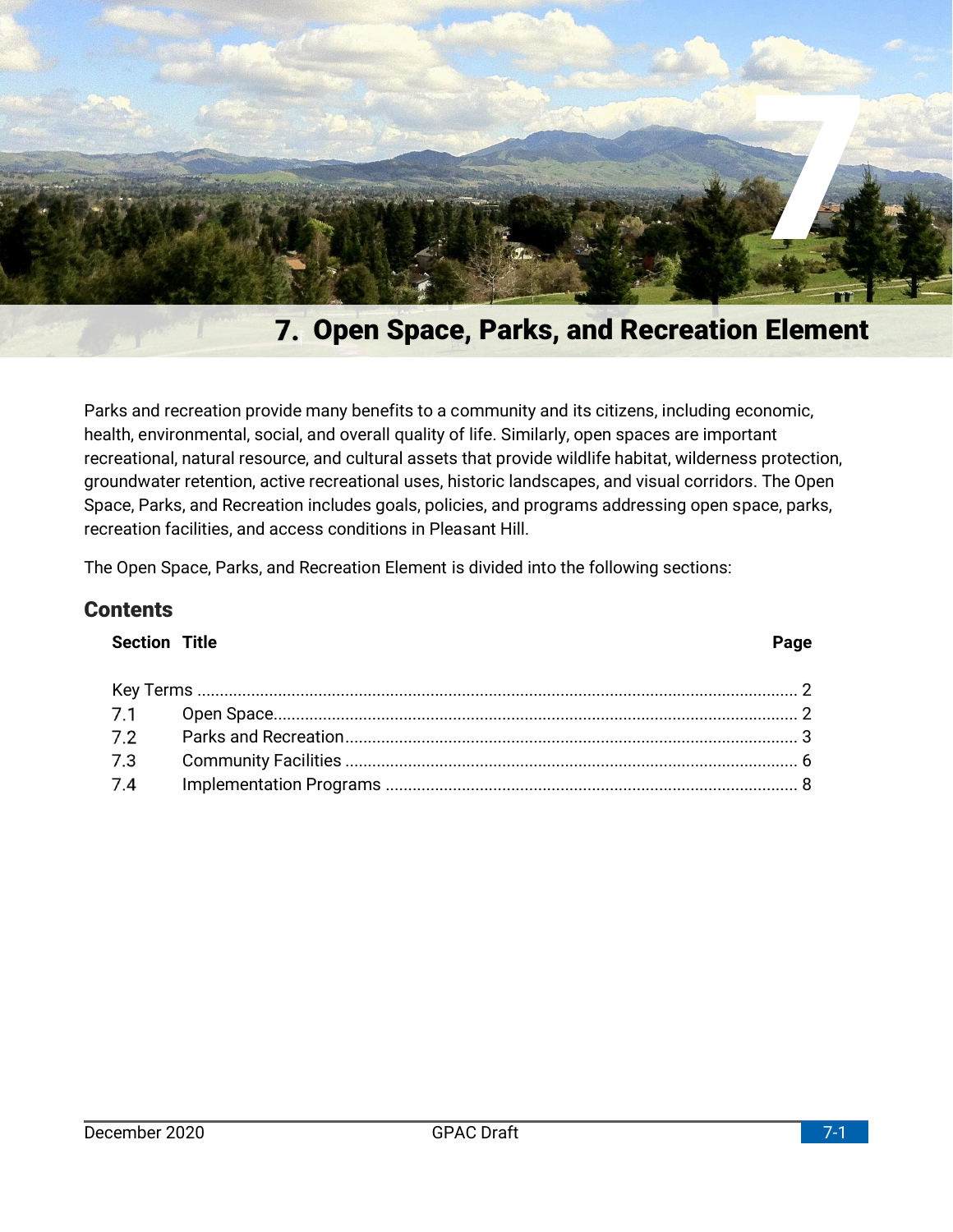# <span id="page-1-0"></span>**Key Terms**

**Open Space.** A parcel or area of land that is essentially undeveloped for human use and devoted to an open space use, such as the preservation of natural resources, managed production of resources, outdoor recreation, and preservation of public health and safety.

#### <span id="page-1-1"></span> $7.1$ **Open Space**

The open spaces of Pleasant Hill are in the northern and western parts of the city and total almost 370 acres of land. These areas include a multitude of walking and hiking trails, grass fields, and creeks for residents and visitors to explore. Open space areas in Pleasant Hill include the Contra Costa Country Club, Los Juntas Open Space, and Chilpancingo Park.

| <b>OSP-1</b>   | Preserve, enhance, and protect a continuous system of open space areas, hillsides,<br>and natural features. [Source: Existing General Plan, Community Development Goal 20,<br>modified]                                                                                                                   |  |  |  |  |  |  |
|----------------|-----------------------------------------------------------------------------------------------------------------------------------------------------------------------------------------------------------------------------------------------------------------------------------------------------------|--|--|--|--|--|--|
| sus            | <b>OSP-1.1</b><br><b>Open Space Preservation</b><br>Strive to keep open space and undeveloped hillsides free of future development.<br>[Source: Community Development Policy 20A, modified]                                                                                                               |  |  |  |  |  |  |
| <b>OSP-1.2</b> | <b>Regional Coordination</b><br>Continue to encourage and coordinate with Contra Costa County, the Pleasant Hill<br>Recreation and Park District, and organizations like the John Muir Land Trust in the<br>preservation of open space resources within and surrounding the city. [Source: New<br>Policy] |  |  |  |  |  |  |
| <b>OSP-1.3</b> | <b>Access to Open Space Resources</b><br>Ensure that the public has adequate accessibility to experience and appreciate open<br>space resources. [Source: New Policy]                                                                                                                                     |  |  |  |  |  |  |
| <b>OSP-1.4</b> | <b>Connected Open Space Areas</b><br>Integrate, wherever possible, the local open space and parks systems with the open<br>space systems of nearby communities and the region to create and preserve a<br>continuous and connected system of open space areas. [Source: New Policy]                       |  |  |  |  |  |  |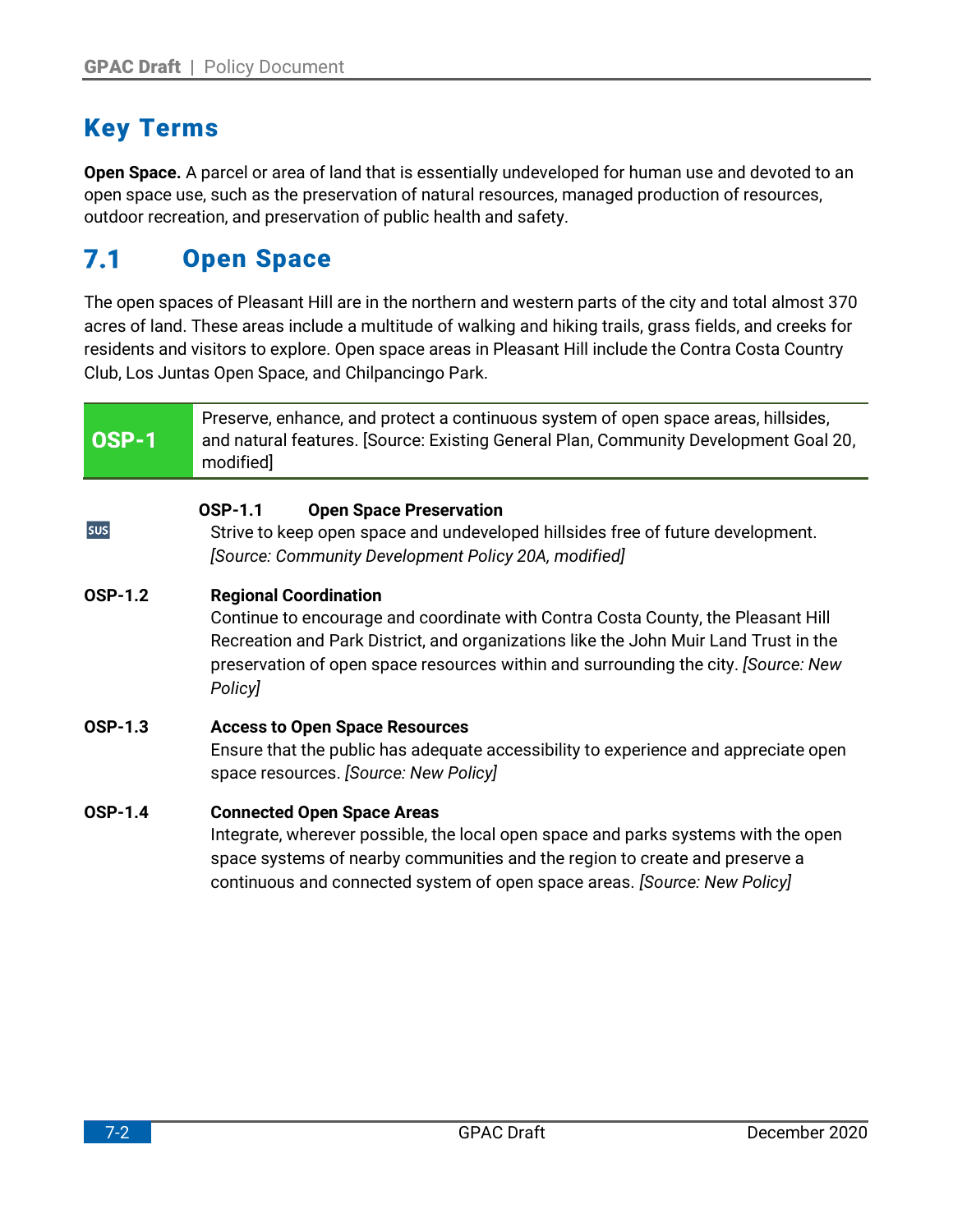

#### <span id="page-2-0"></span> $7.2$ **Parks and Recreation**

The Recreation and Park District of Pleasant Hill (PHRPD), a Special District that operates as an independent government agency, provides and manages parks, facilities, open space, and recreation programs and events throughout the Pleasant Hill community. The PHRPD serves an area about 20 percent larger than the city of Pleasant Hill. Within the city, Pleasant Hill has approximately 180 acres of parkland that offer playgrounds, sports fields, and barbecue and picnic areas for adults and children alike. Several of the parks located in Pleasant Hill as described below also include a diverse range of other amenities including dog parks, historical identifiers, and hiking and biking trails. The following are public parks in Pleasant Hill (Figure OSP-1):

- **E** Pleasant Hill Park and Pleasant Oaks Park host sports games with picnic areas and playgrounds.
- **E** Brookwood Park and Rodgers-Smith Park have barbecue grills and other recreational amenities.
- Paso Nogal is an open space area with a 2.5-acre public dog park with 63 acres of hiking trails.
- **E** Dinosaur Hill Park and Shannon Hills Park are maintained open parks with walking paths and trails providing a scenic outdoor setting.
- Sherman Acres Park is a small neighborhood park for pre-school-aged children with a playground and picnic facilities. Shadowood Park and Chilpancingo Park are each 2.5-acre passive turf areas. Shadowood Park has a playground and basketball hoop.
- Rodgers Ranch Heritage Center is a historic site just over two acres in size. The Rodgers farmhouse is the oldest house in Pleasant Hill, built around 1867 and expanded in the early 1900s. The site includes an urban farm that serves as an education center, hosting workshops and events including farm-to-table culinary courses, gardening, and permaculture. The Heritage Center also offers a summer day camp, hosts field trips and a harvest festival, and provides tours to the public.

The PHRPD also has programs to serve all ages and interests. Separated by age groups, programs range from sports leagues and aquatics programs, to urban farming classes. Residents of all ages can explore their passion for theatre or learn computer skills or coding at any of the six community centers. Children as young as two-and-a-half years old can begin attending community programs or participate in preschool offered by the Recreation and Park District. For children three to five years of age, additional recreational opportunities are provided including swim lessons, sports, theater, and daytime summer camps.

Teens can enroll in enhanced recreation activities including summer camps, sports leagues and enrichment classes focusing on performing arts and computer coding. The Aquatics Center also offers teens the opportunity to participate in water sports, fitness classes, lifeguard training, and a swim team. The local Teen Council has teen representatives directly involved in community recreation programs, allowing them to plan activities, classes, sports, and trips for students grade six through college. There are numerous opportunities for adults and seniors, including advanced art classes,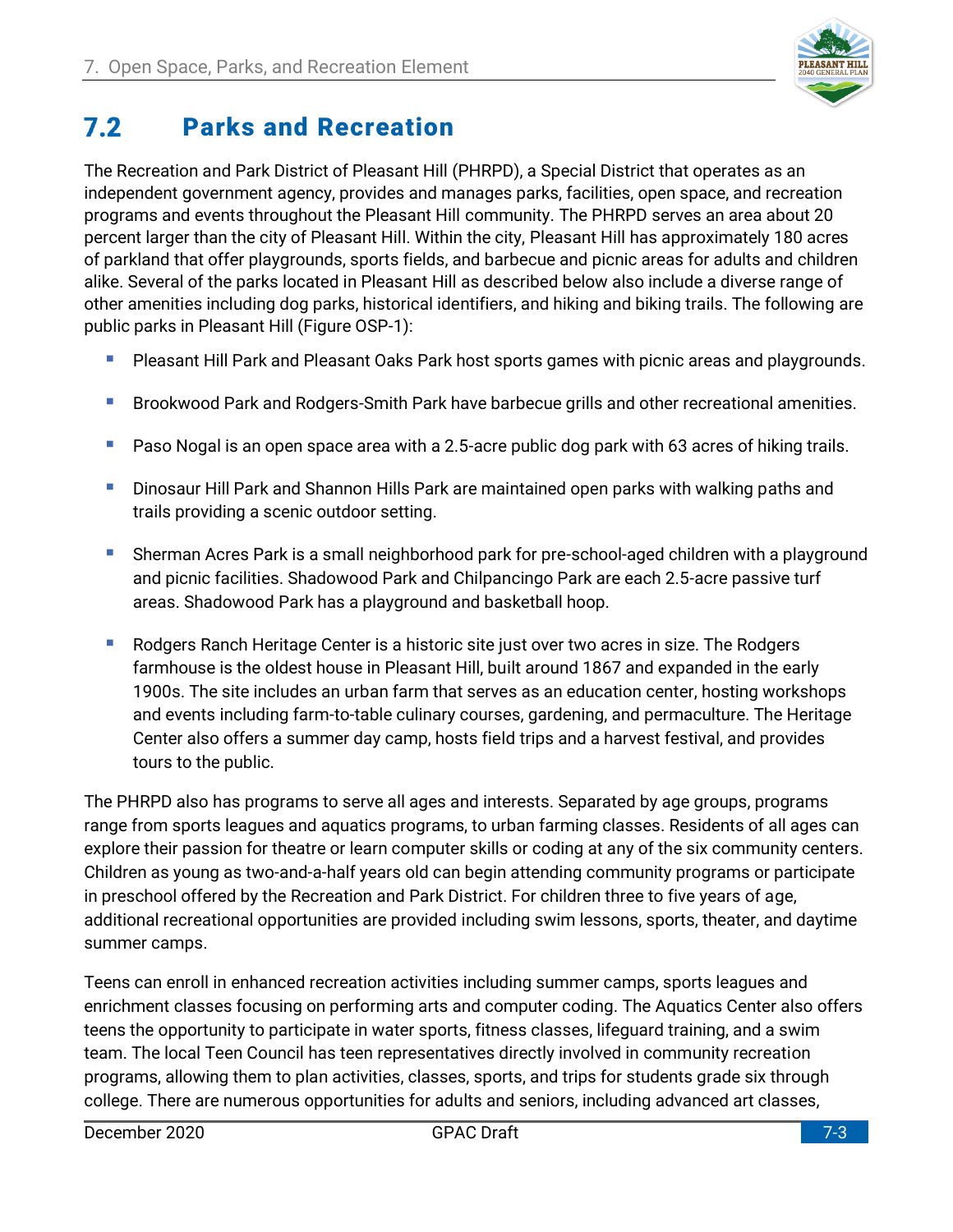dance, fitness activities, sports leagues, daytrips and excursions, and even international travel tours to Tuscany, Vietnam, and Egypt. Adult enrichment classes are also offered in creative writing, retirement planning, computer skills, and wine tasting. In an effort to provide the best range of courses, the Pleasant Hill Recreation and Park District has partnered with Ed2Go to offer a wide variety of courses in topics such as finance, computer skills, college prep, and personal development.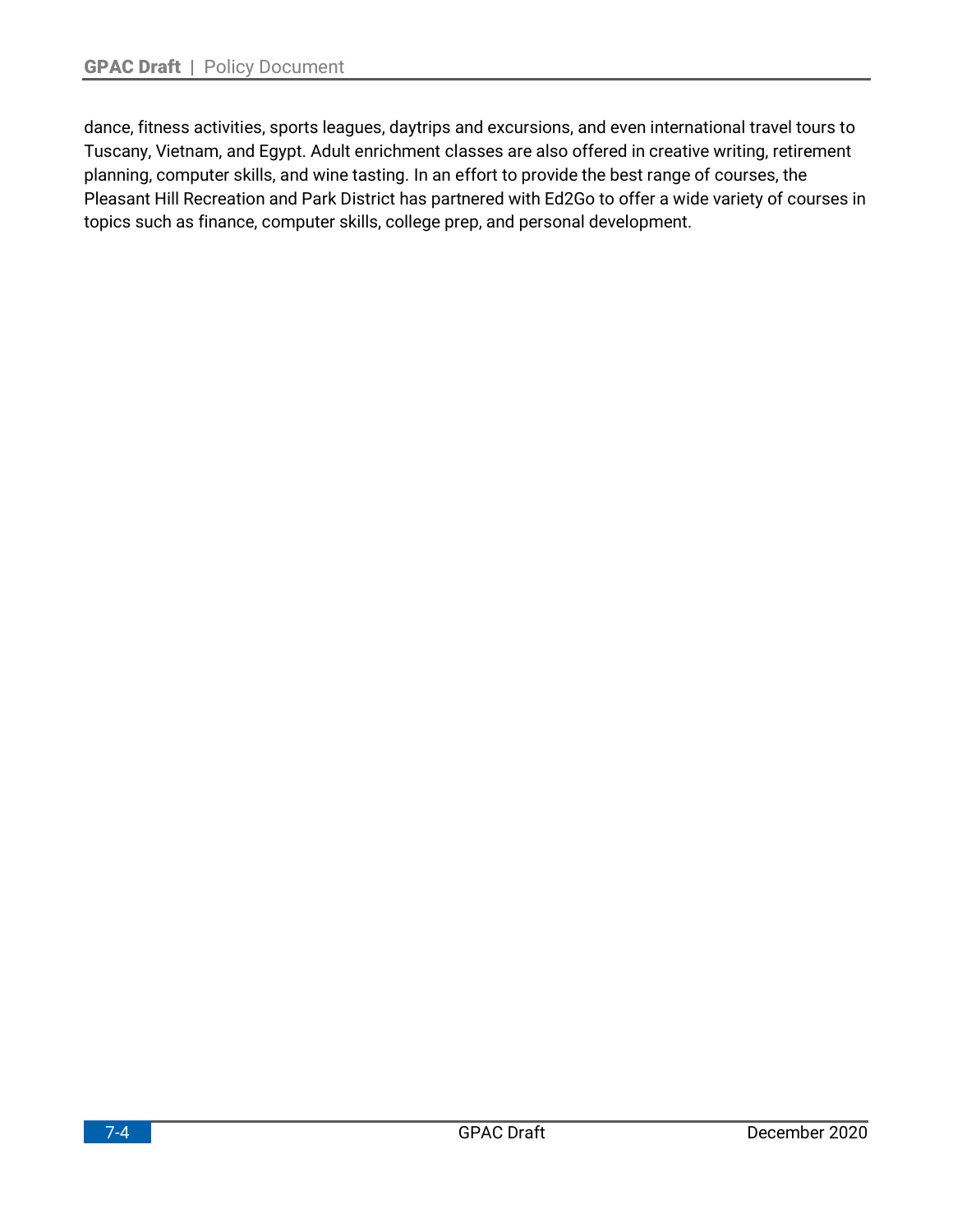

### **Figure OSP-1 Parks**

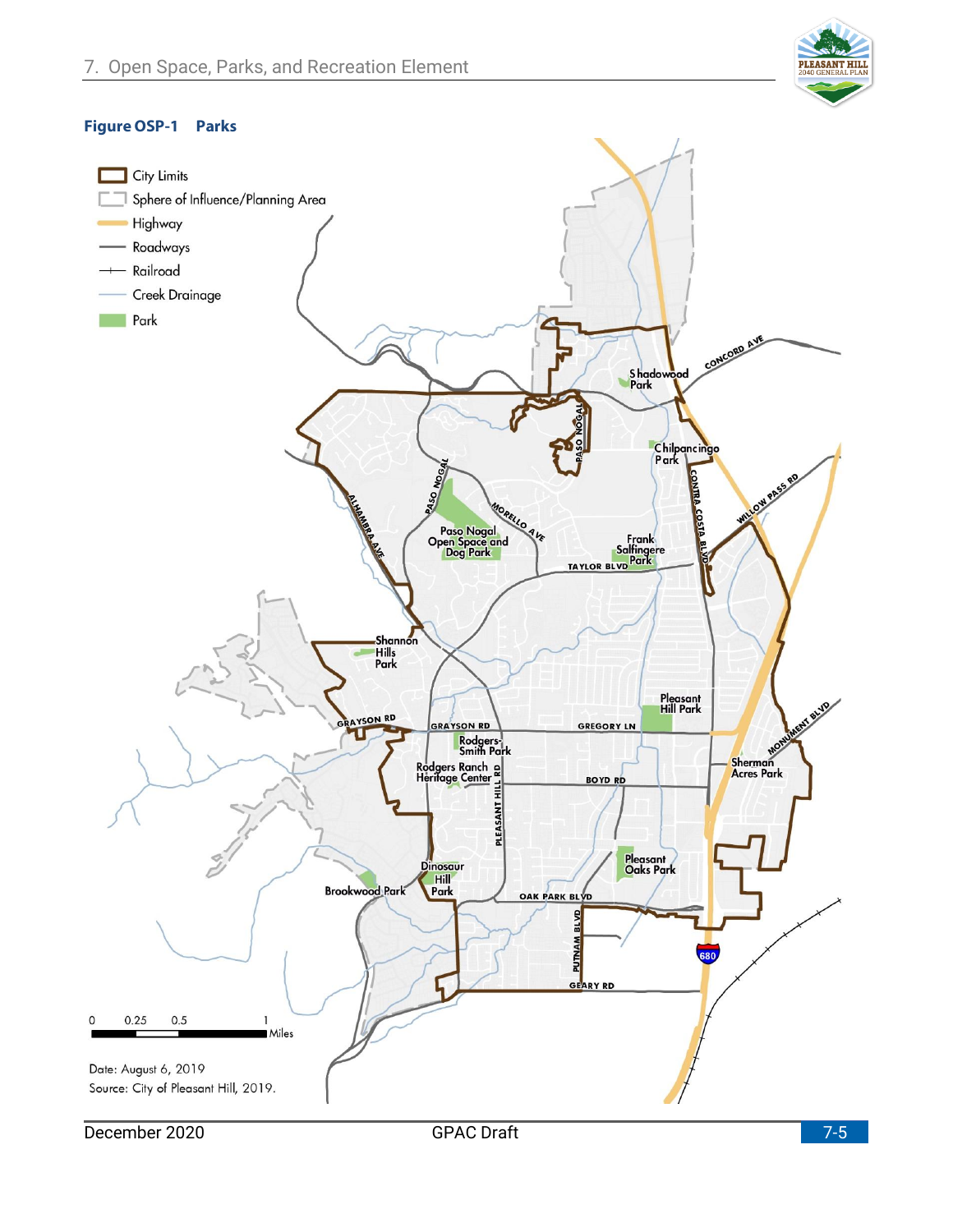| <b>OSP-2</b>   | Support the Pleasant Hill Recreation and Park District's efforts to offer high-quality<br>park, recreation (e.g., sports fields), and trail facilities for residents and visitors.<br>[Source: Existing General Plan, Community Development Goals 17 and 18, modified]                                                                                                                   |
|----------------|------------------------------------------------------------------------------------------------------------------------------------------------------------------------------------------------------------------------------------------------------------------------------------------------------------------------------------------------------------------------------------------|
| <b>OSP-2.1</b> | <b>Recreation Facilities Planning</b><br>Plan for appropriate sites for new recreational facilities, including playing fields, tennis<br>courts, and other facilities. [Source: Community Development Policy 18A]                                                                                                                                                                        |
| <b>OSP-2.2</b> | <b>Recreational Programs for All</b><br>Advocate for and support PHRPD in their efforts to provide a wide range of recreation<br>programs that are appropriate to a wide range of ages (e.g., youths, seniors), interests<br>(e.g., sports, arts), and backgrounds which reflect Pleasant Hill's cultural diversity.<br>[Source: Community Development Policy 17A and Goal 19, modified] |
| <b>OSP-2.3</b> | <b>Expand Youth Programs</b><br>Encourage new and expanded youth recreation and extracurricular educational<br>programs. [Source: Community Development Policy 19A]                                                                                                                                                                                                                      |
| <b>OSP-2.4</b> | <b>Accessibility for Persons with Disabilities</b><br>Advocate for and support PHRPD in their efforts to provide recreation programs<br>accessible to those with disabilities and strive to improve accessibility of existing<br>recreation programs. [Source: New Policy]                                                                                                               |
| <b>OSP-2.5</b> | <b>Accessibility for Persons of All Income Levels</b><br>Advocate for and support PHRPD in their efforts to make all programs available<br>regardless of participants' ability to pay, through scholarships, fee waivers, program<br>cost underwriting, and other available methods. [Source: New Policy]                                                                                |
| <b>OSP-2.6</b> | <b>Parkland Standard</b><br>Work with the PHRPD to establish and achieve a standard of 3 acres of developed<br>parkland per 1,000 population. [Source: Community Development Program 17.2]                                                                                                                                                                                               |
| <b>OSP-2.7</b> | <b>Expand Recreation and Park Facilities</b><br>Work with the PHRPD to facilitate development and expansion of recreation and park<br>facilities. [Source: Community Development Program 18.1]                                                                                                                                                                                           |
| 7.3            | <b>Community Facilities</b>                                                                                                                                                                                                                                                                                                                                                              |

<span id="page-5-0"></span>Pleasant Hill has six community facilities for events:

**• Pleasant Hill Community Center.** A venue ideal for weddings, parties, business meetings, and events. Includes a reception area, meeting rooms, a dance studio, and an outdoor pavilion.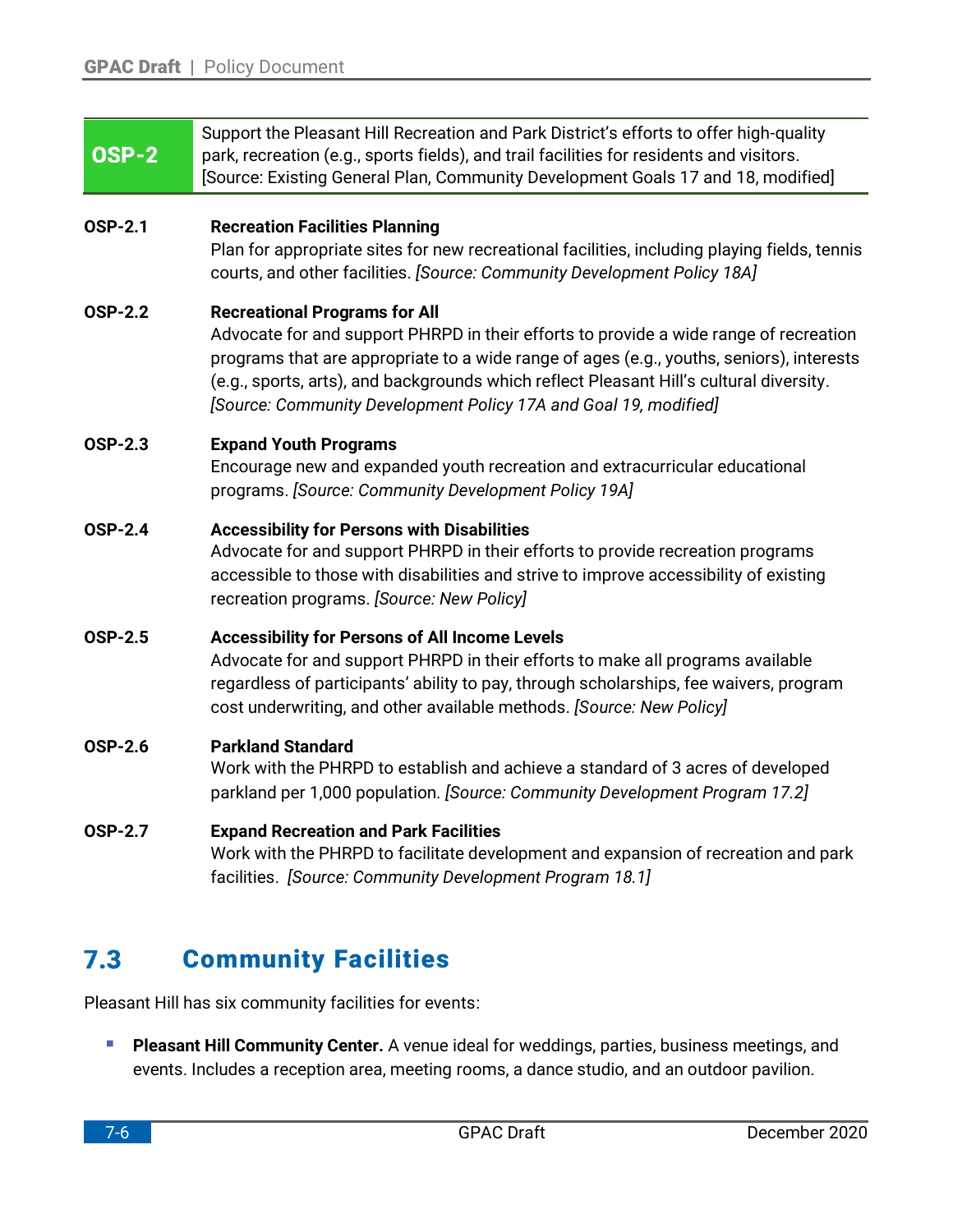

- **E** Winslow Center. A self-service events facility featuring two rooms for rent and a playground. The space includes an assembly room that seats up to 120 people with a stage area.
- **EXT** Senior Center. A facility that is home to programs offered for adults Monday through Friday, and health services such as insurance counseling and blood pressure screening.
- **E** Teen Center. A facility that offers programs for Middle School students, including social events, classes, after-school programs, and summer camps. Room rentals are available.
- **Rodgers Ranch Heritage Center.** A historic ranch with a restored house and urban farm. The space hosts educational events and gardening classes while preserving the buildings on site.
- **Aquatic Park.** A facility that features a 25-yard pool with diving boards, a shallow water pool, a sprayground, and picnic areas. Programs include swim lessons and aquatic events. The Community Center, Senior Center, Teen Center, and Winslow Center have rooms available to rent for private events such as weddings, business meetings, or parties. Pleasant Hill residents receive a discounted rate on room rentals, and each community facility offers different amenities.

The Community Center, Senior Center, Teen Center, and Winslow Center have rooms available to rent for private events such as weddings, business meetings, or parties. Pleasant Hill residents receive a discounted rate on room rentals, and each community facility offers different amenities.

#### *Ensure the provision of a variety community facilities that are well-maintained and*  OSP-3 *accessible to all residents. [Source: New Goal]*

## **OSP-3.1 Awareness of Facilities**

Work with the PHRPD to provide information about available recreational and community facilities and strive to make all residents aware of these facilities and the programs offered in each. *[Source: New Policy]*

## **OSP-3.2 Support Facility Needs**

Support the community's needs by working with PHRPD during their assessment of facilities for a variety of uses, including but not limited to meeting spaces, sports fields, and programming (e.g., educational, arts, youths, seniors). *[Source: New Policy]*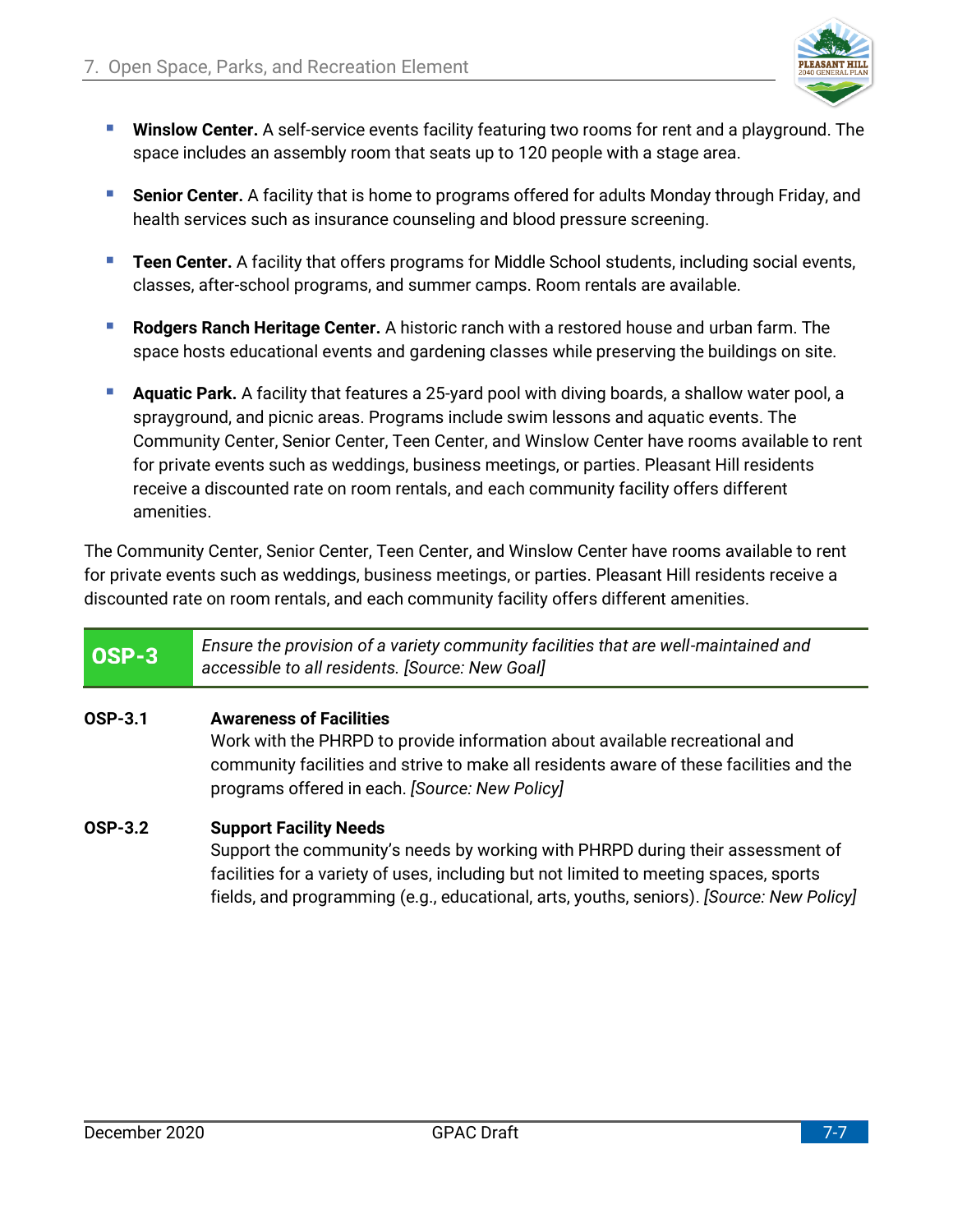### <span id="page-7-0"></span>**Implementation Programs**  $7.4$

|   | <b>Programs</b>                                                                                                                                                                 | <b>Implements</b><br><b>Which</b><br><b>Policy(ies)</b> | <b>Responsible</b><br><b>Supporting</b><br>Department(s) | 2025<br>2021 | 2030<br>2026 | 2040<br>2031 | Annual | <b>Ongoing</b> |  |
|---|---------------------------------------------------------------------------------------------------------------------------------------------------------------------------------|---------------------------------------------------------|----------------------------------------------------------|--------------|--------------|--------------|--------|----------------|--|
| A | <b>Maintain Land Coverage Constraints</b><br>Ensure the Zoning Ordinance continues                                                                                              | OSP-1.1<br>OSP-1.5                                      | Planning<br><b>Division</b>                              |              |              |              |        |                |  |
|   | to require aesthetic and land coverage<br>constraints on new land divisions in<br>open space and undeveloped hillside<br>areas. [Source: Community Development<br>Program 20.2] |                                                         | <b>City Council</b>                                      |              |              |              |        |                |  |
| B | <b>Coordination with the Recreation and</b><br><b>Park District</b>                                                                                                             | OSP-2.2<br>OSP-2.3<br>OSP-2.4                           | Planning<br><b>Division</b>                              |              |              |              |        |                |  |
|   | Continue to coordinate with the<br>Recreation and Park District on efforts<br>and initiatives taking place in the city.<br>[Source: New Implementation Program]                 | OSP-2.5<br>OSP-2.6<br>OSP-2.7<br>OSP-5.1<br>OSP-5.2     | <b>City Manager</b>                                      |              |              |              |        |                |  |

.